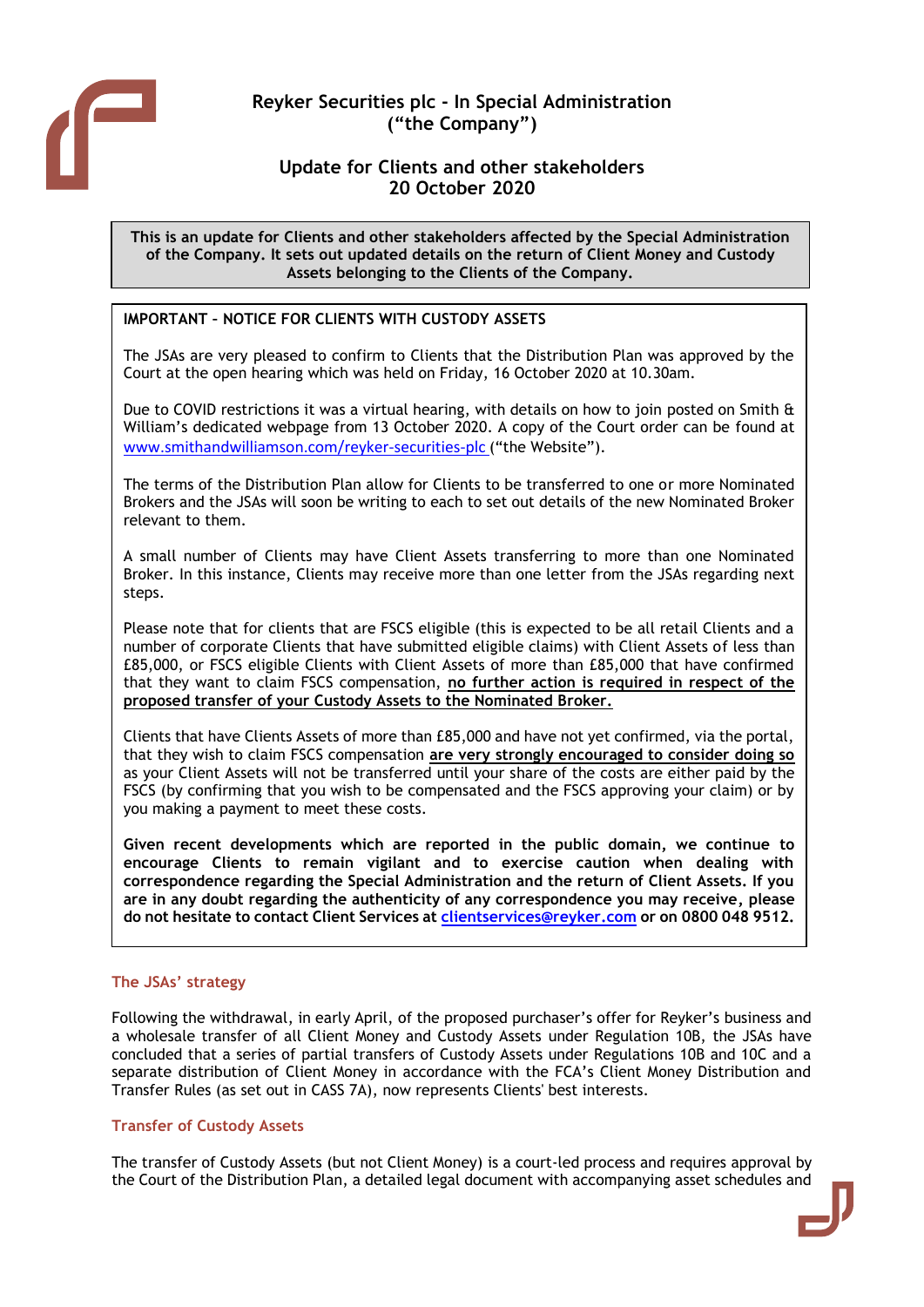

evidence collated by the JSAs, which details the process by which the Custody Assets will be returned to Clients ensuring Clients' rights are protected.

As reported above, the terms of the Distribution Plan were approved by the Creditors' Committee on 31 July 2020 and the Court on 16 October 2020.

Clients are recommended to read the Explanatory Statement, Flowchart and the most recent FAQs (published on the Website) to assist their understanding of the transfer process.

With the Court's approval, the return of Custody Assets will now be undertaken by way of a series of partial transfers to five regulated brokers under regulations 10B and 10C of the Regulations.

The number of bulk transfers to be undertaken has been kept to a maximum of five brokers in the interests of Clients and on account of complexity, cost and, particularly, timescales.

The Distribution Plan:

- Deals with the return of Custody Assets (being electronic and paper-based stocks and securities) and Corporate Action Assets (being dividends, interests, redemptions, etc. received in respect of Custody Assets following 8 October 2019); and
- Does not apply to Client Money held within the Client Money Pool (which crystallised on 8 October 2019 and is being returned by way of a separate distribution of Client Money – see below).

Following the approval of the Distribution Plan, the JSAs are liaising with each of the Nominated Brokers and planning for the transfer of Custody Assets and Corporate Action Assets. An indication of the timing of the upcoming transfers will be provided within our next letter to Clients.

Please note, due to the number of Nominated Brokers, asset classes and stock lines, ranging across electronic and paper-based stocks and securities, the transfer of Custody Assets will be phased over time and it is practically and commercially impossible for all stock transfers to take place at the same time.

**Prior to any Client Assets being transferred to a new Nominated Broker, Clients will receive further notice from the JSAs and be provided with a Client Asset Return Statement via the portal and an explanation of their rights under the Distribution Plan.** 

You may request a hard copy of any of the documents available on the Website, which will be provided at no cost, by:

| Telephone: | 0800 048 9512                                                                        |
|------------|--------------------------------------------------------------------------------------|
| Email:     | clientservices@reyker.com                                                            |
| Post:      | Reyker Securities plc (in special administration), 25 Moorgate, London,<br>EC2R 6AY. |

#### **Distribution of Client Money held as at 8 October 2019**

The return of Client Money from the Client Money Pool (i.e. cash held as at 8 October 2019) does not form part of the Distribution Plan and the JSAs are seeking to return this cash to Clients by way of a Client Money distribution in accordance with the FCA's Client Money Distribution and Transfer Rules (as set out in CASS 7A). This is achieved by engaging with Clients and requesting confirmation as to where they wish their Client Money to be sent.

The JSAs issued a letter to all Clients with a Client Money balance as at 8 October 2019 (dated 10 July 2020) confirming a first interim distribution of Client Money will be declared during August 2020 to all Clients who hold a Client Money balance with the Company and have submitted a valid Client Money Instruction Form by 17.00 hours (GMT) on 7 August 2020.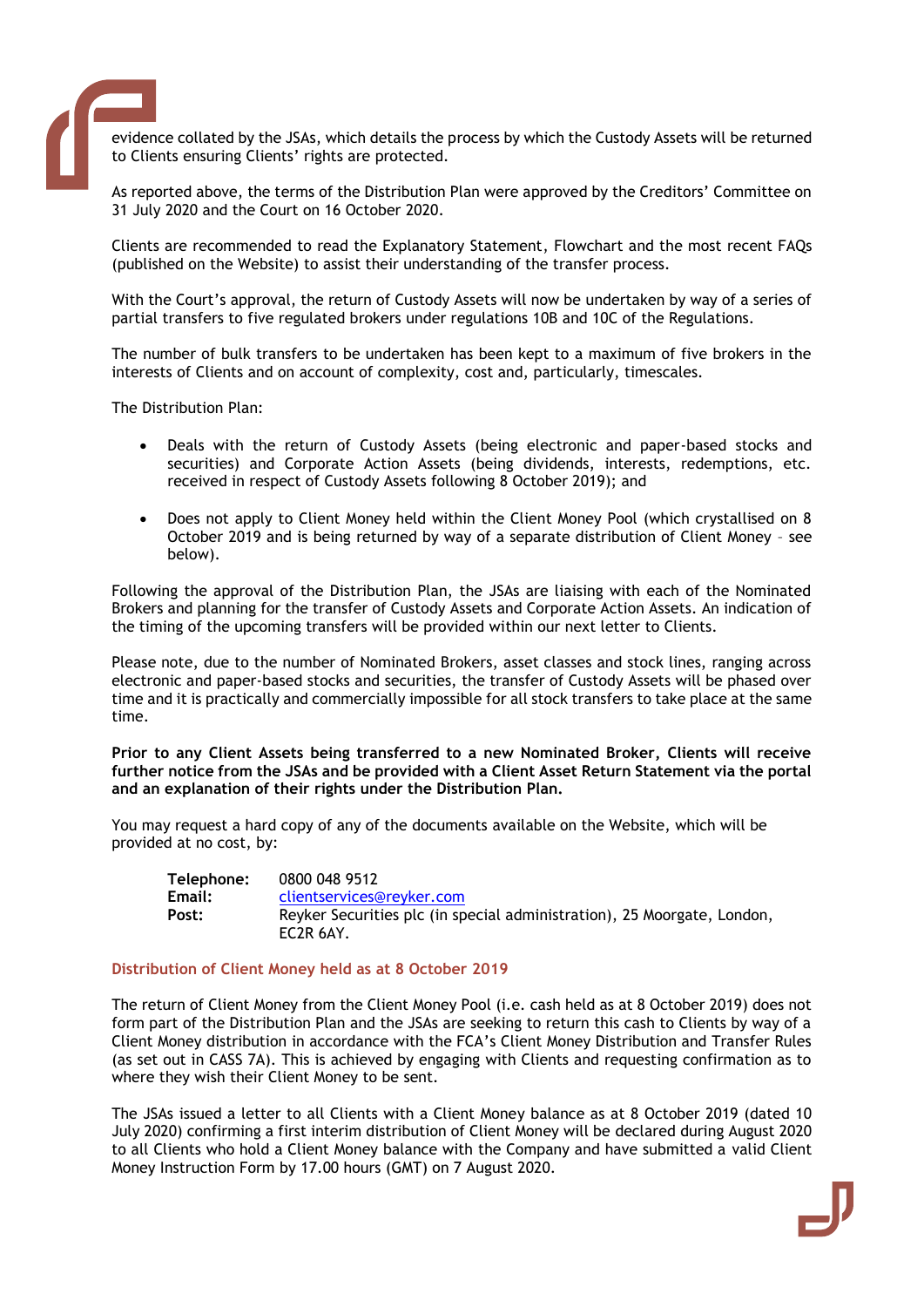

### **The deadline to participate in the first interim distribution of Client Money has now passed and late instructions are not being accepted as part of the first distribution.**

The JSAs received valid Client Money distribution instructions in respect of 8,834 Client plans and, as at the date of this update, have processed instructions in respect of 7,927 Client plans (representing 90% by number of Client plans).

The JSAs are continuing to verify and process the remaining Client Money distribution instructions in accordance with industry regulations and best practice.

#### **If you have any queries regarding the status of your Client Money distribution, please contact Client Services for further information.**

If you have not yet submitted a Client Money Instruction Form, this can still be done at any time through the Portal. Please note, you will not be able to participate in the first interim distribution of Client Money and your share of Client Money will be safeguarded under the JSAs' control until such time that either a second interim or a final distribution is declared. The timing of a further Client Money distribution is presently uncertain.

Before submitting a Client Money Instruction Form, Clients should familiarise themselves with the terms and conditions of the distribution of the Client Money Pool which is available at: [www.smithandwilliamson.com/reyker-securities-plc](http://www.smithandwilliamson.com/reyker-securities-plc).

#### **Disclaimer**

Neither Reyker nor the JSAs can give Clients any advice whatsoever in respect of their investments and / or the distribution of Client Money or transfer of Custody Assets and nothing within this document, the Website, the Portal, or any other associated literature issued by the JSAs should be treated as such. If you are uncertain as to the best option(s) for you and your investments and the financial consequences, please seek independent professional advice.

#### **Fraudulent communication**

Further to recent updates and reports of fraudulent activity, Clients are reminded to remain vigilant to fraudulent communication at all times. Should Clients have any concerns in respect of any communications received, please contact Client Services on 0800 048 9512.

## **Financial Services Compensation Scheme**

As previously reported, the costs of pursuing Objective 1 of the Special Administration (i.e. the return of Client Assets) are paid from Client Assets and, therefore, Clients not eligible for or choosing not to claim FSCS compensation will receive a shortfall in the Client Assets to which they lay claim following the deduction of their share of these costs.

Clients are reminded that:

- Clients with Client Assets with a total value of less than £85,000 (as valued at 8 October 2019) are automatically treated by the FSCS as if they have submitted a claim for compensation to the FSCS on account of it exercising its power under [COMP 3.2.1A](https://protect-eu.mimecast.com/s/fmpACkRrrsq5wr9U2f2Nn?domain=handbook.fca.org.uk) of the FCA Handbook. This decision was made by the FSCS with a view to streamlining the process by which eligible Clients may receive compensation and, where possible, ensuring Client Assets are transferred whole; and
- Clients with Client Assets with a total value of equal to or greater than £85,000 (as valued at 8 October 2019) will not be treated as having automatically claimed compensation from the FSCS. Such Clients are asked as part of the online claims process to confirm whether they wish to submit a claim for FSCS compensation or not (if not already done so).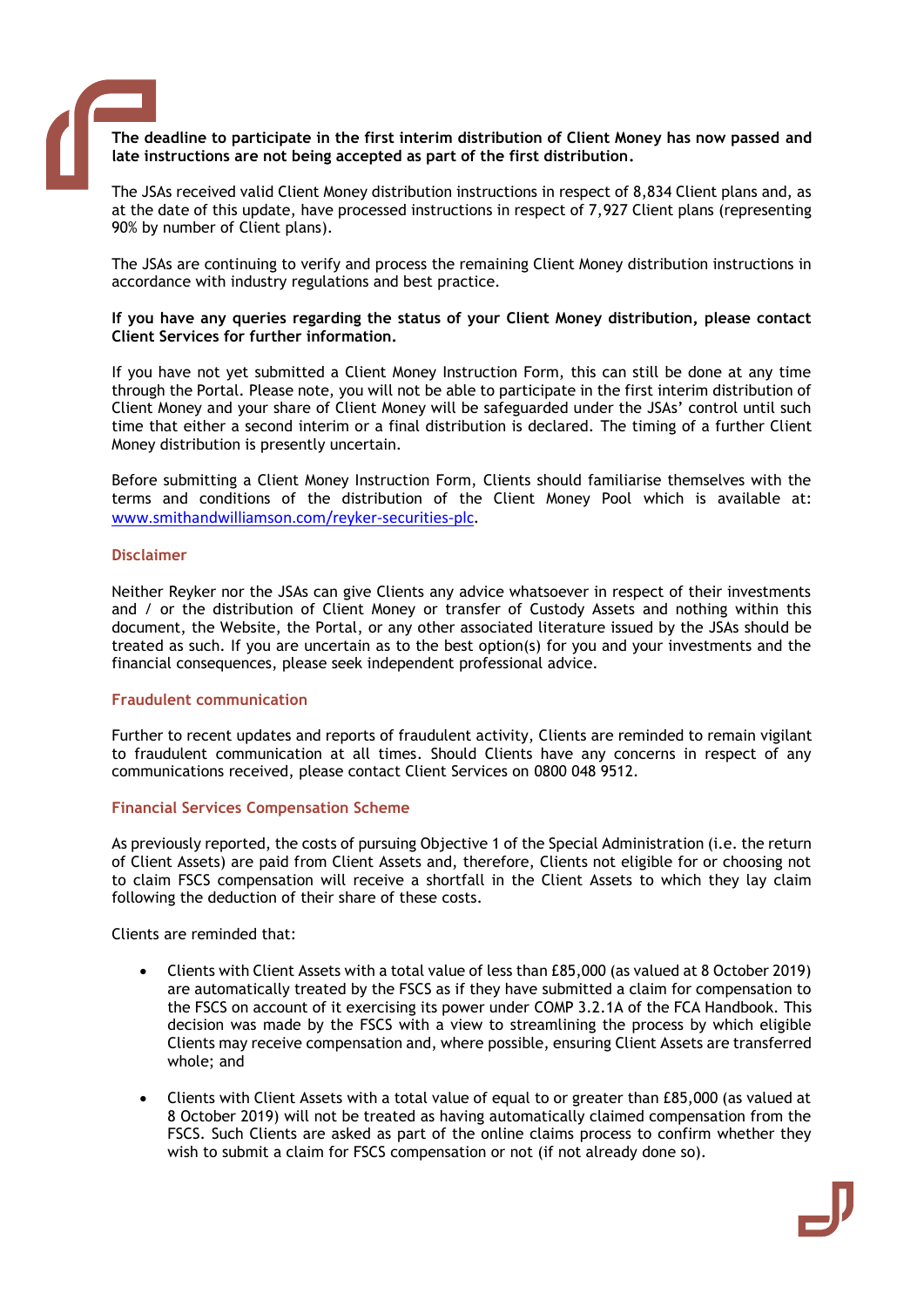

- The JSAs wrote to the Company's non-individual, corporate Clients who may not be eligible for FSCS compensation on 30 March 2020 requesting that they complete and return an eligibility assessment form in order that the FSCS can make a final determination in this regard. Clients that have not yet done so, should complete and return the form:
	- o **By email:** [reyker.securities@smithandwilliamson.com](mailto:reyker.securities@smithandwilliamson.com)
	- o **By post:** Reyker Securities plc (in special administration), c/o Smith & Williamson, 25 Moorgate, London, EC2R 6AY

The FSCS can pay up to £85,000 per eligible Client for claims in respect of Reyker Securities plc (in special administration), including those in respect of their share of the Objective 1 costs. Further information on eligibility criteria may be found at [https://www.fscs.org.uk/how-we-work/eligibility](https://www.fscs.org.uk/how-we-work/eligibility-rules/)[rules/](https://www.fscs.org.uk/how-we-work/eligibility-rules/)

Where Clients are either deemed to have claimed or, alternatively, select to claim compensation from the FSCS and it is subsequently determined that they are not eligible in accordance with the FSCS' eligibility criteria, the JSAs will write to all such Clients to confirm the options available with regard to meeting their share of the costs.

#### **Next steps**

Client's with Custody Assets (which includes Corporate Action Assets, e.g. income received following 8 October 2019) will shortly receive a letter from the JSAs setting out details of their new Nominated Broker. In the meantime:

- Clients should read the Explanatory Statement and Flowchart published on the Website in order to gain an understanding of the transfer process.
- For Clients that are FSCS eligible (this is expected to be all retail clients and a number of corporate clients that have submitted eligible claims) with Client Assets of less than £85,000 or, alternatively, FSCS eligible clients with Client Assets of more than £85,000 that have confirmed that they want to claim FSCS compensation, **no further action is required in respect of the proposed transfer of your Custody Assets to the Nominated Broker**.
- Clients that have Clients Assets of more than £85,000 and have not yet confirmed, via the portal, that they wish to claim FSCS compensation **are very strongly encouraged to consider doing so** as your Client Assets will not be transferred until your share of the costs are either determined as being payable by the FSCS (by confirming that you wish to be compensated and the FSCS approving your application) or, alternatively, by you making a payment to meet these costs.
- Corporate Clients that may not be eligible for FSCS compensation should ensure they have reviewed and, where applicable, completed the FSCS eligibility assessment form issued on 30 March 2020 (and more recently in September 2020) and return it to [reyker.securities@smithandwilliamson.com.](mailto:reyker.securities@smithandwilliamson.com)

## **Further information**

Further information and frequently asked questions can be found on our website, or by clicking this link <https://smithandwilliamson.com/reyker-securities-plc/>

Should you have any queries, please contact Client Services by email at [clientservices@reyker.com](mailto:clientservices@reyker.com) or, alternatively, by calling 0800 048 9512.